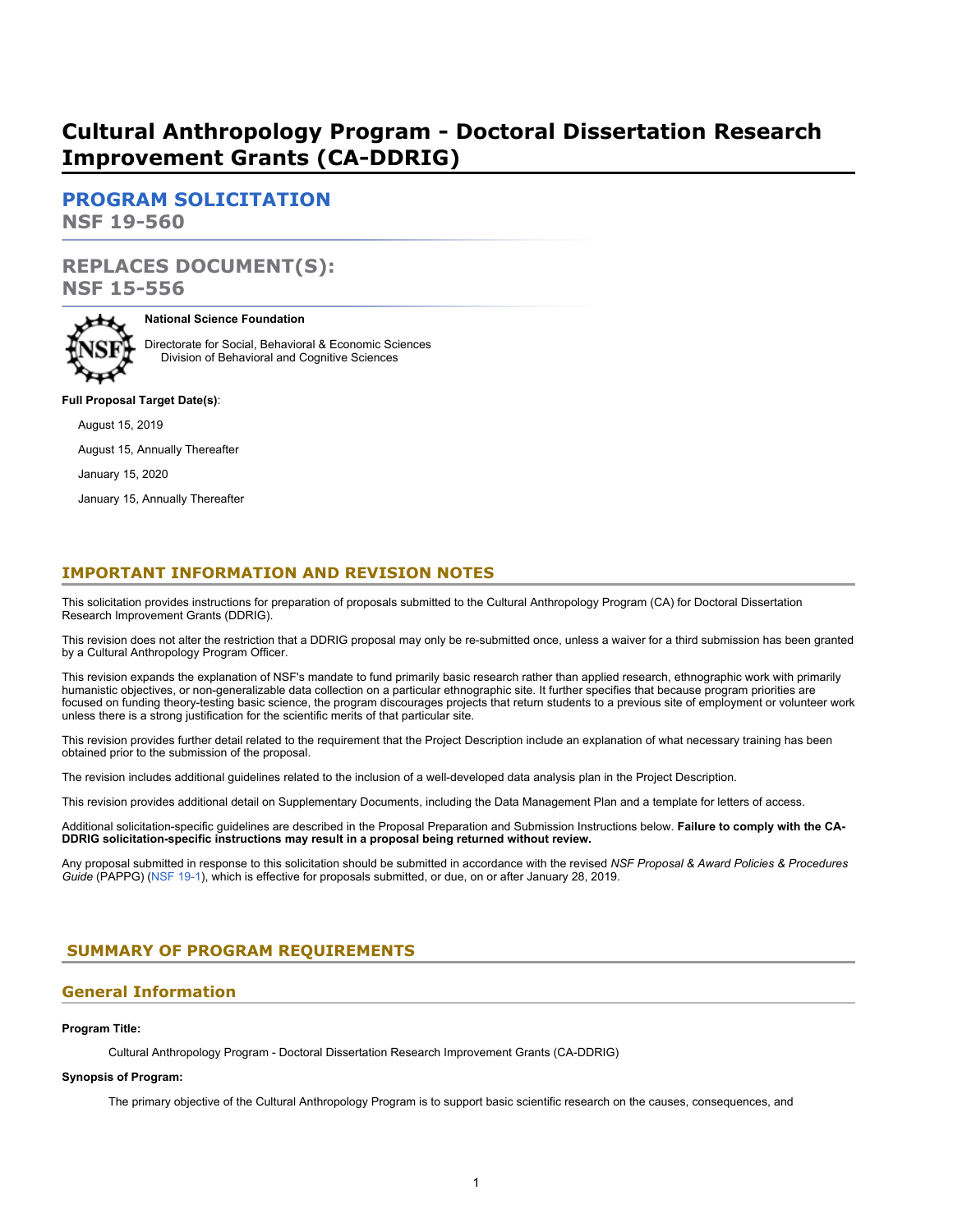complexities of human social and cultural variability.

Anthropological research spans a wide gamut, and contemporary cultural anthropology is an arena in which diverse research traditions and methodologies are valid. Recognizing the breadth of the field's contributions to science, the Cultural Anthropology Program welcomes proposals for empirically grounded, theoretically engaged, and methodologically sophisticated research in all sub-fields of cultural anthropology. Because the National Science Foundation's mandate is to support basic research, the NSF Cultural Anthropology Program does not fund research that takes as its primary goal improved clinical practice, humanistic understanding, or applied policy. A proposal that applies anthropological methods to a social problem but does not propose how that problem provides an opportunity to make a theory-testing and/or theory expanding contribution to anthropology will be returned without review.

Program research priorities include, but are not limited to, research that increases our understanding of:

- Socio-cultural drivers of critical anthropogenic processes such as deforestation, desertification, land cover change, urbanization, and poverty
- Resilience and robustness of socio-cultural systems
- Scientific principles underlying conflict, cooperation, and altruism
- Economy, culture, migration, and globalization
- Variability and change in kinship and family norms and practices
- General cultural and social principles underlining the drivers of specific health outcomes and disease transmission
- Social regulation, governmentality, and violence
- Origins of complexity in socio-cultural systems
- Language and culture: orality and literacy, sociolinguistics, and cognition
- Human variation through empirically grounded ethnographic descriptions
- Mathematical and computational models of sociocultural systems such as social network analysis, agent-based models, multilevel models, and modes that integrate agent-based simulations and geographic information systems (GIS)

As part of its effort to encourage and support projects that explicitly integrate education and basic research, CA provides support to enhance and improve the conduct of doctoral dissertation projects designed and carried out by doctoral students enrolled in U.S. institutions of higher education who are conducting scientific research that enhances basic scientific knowledge. As part of this effort, CA discourages projects that return students to a previous site of employment or volunteer work unless there is a strong justification for the scientific merits of that particular site.

#### **Cognizant Program Officer(s):**

*Please note that the following information is current at the time of publishing. See program website for any updates to the points of contact.*

- Jeffrey Mantz Program Director, W-13148, telephone: (703) 292-7783, email: [jmantz@nsf.gov](mailto:jmantz@nsf.gov)
- Siobhan M. Mattison Program Director, W-13178, telephone: (703) 292-2967, email: [smattiso@nsf.gov](mailto:smattiso@nsf.gov)
- Jeremy Koster, Program Director, telephone: (703) 292-8740, email: [jkoster@nsf.gov](mailto:jkoster@nsf.gov)
- Angelica T. Brewer-Program Specialist, telephone: (703) 292-4636, email: [abrewer@nsf.gov](mailto:abrewer@nsf.gov)

**Applicable Catalog of Federal Domestic Assistance (CFDA) Number(s):**

47.075 --- Social Behavioral and Economic Sciences

### **Award Information**

#### **Anticipated Type of Award:** Standard Grant

#### **Estimated Number of Awards:** 40 to 50

During a fiscal year, Cultural Anthropology expects to recommend (either on its own or jointly with one or more other NSF programs) a total of 40-50 doctoral dissertation research improvement (DDRIG) awards.

#### **Anticipated Funding Amount:** \$800,000

Anticipated Funding Amount is \$800,000 pending availability of funds. Project budgets should be developed at scales appropriate for the work to be conducted. The total direct costs for CA DDRIG awards may not exceed \$20,000; applicable indirect costs are in addition to (that is, on top of) that amount.

The proposer may concurrently submit a doctoral dissertation proposal to other funding organizations. Please indicate this in the "Current and Pending Support" section of the NSF proposal, so that NSF may coordinate funding with the other organizations. The "Current and Pending Support" section of the NSF proposal should also list the proposal itself. The proposer may submit a DDRIG proposal to only one NSF Program although they may request that the proposal be co-reviewed with one or more other NSF Programs; actual co-review will be at the discretion of the relevant Program Officers.

### **Eligibility Information**

#### **Who May Submit Proposals:**

Proposals may only be submitted by the following:

Institutions of Higher Education (IHEs) - doctoral degree granting IHEs accredited in, and having a campus located in, the U.S., acting on behalf of their faculty members.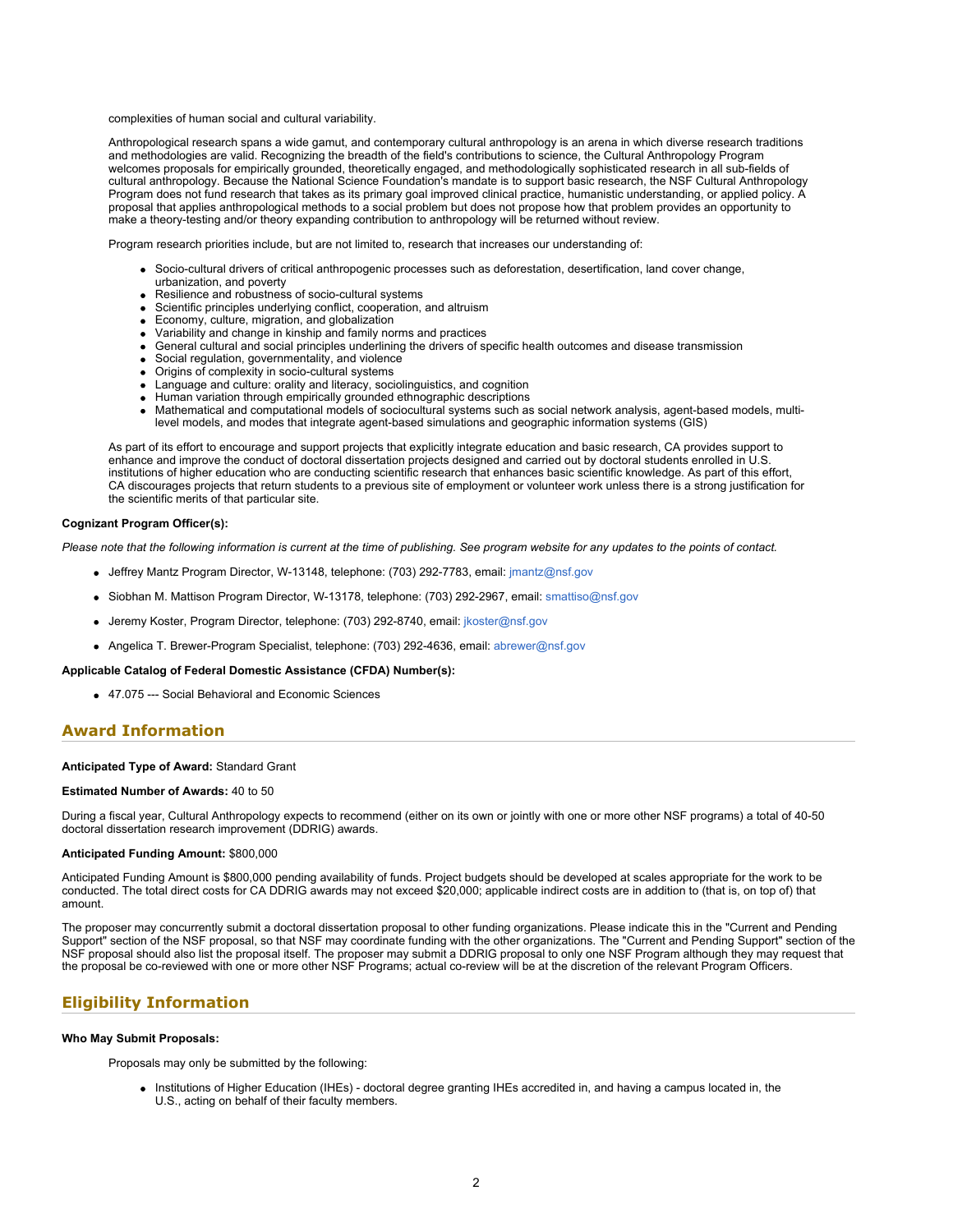#### **Who May Serve as PI:**

The proposal must be submitted through regular organizational channels by the dissertation advisor(s) on behalf of the graduate student. The advisor is the Principal Investigator (PI); the student is the Co-Principal Investigator (Co-PI). The student must be the author of the proposal. The student must be enrolled at a U.S. institution, but need not be a U.S. citizen.

#### **Limit on Number of Proposals per Organization:**

There are no restrictions or limits.

#### **Limit on Number of Proposals per PI or Co-PI:**

There are no limitations on the number of DDRIGs that may be submitted by an organization on behalf of a single faculty member during a specific competition or over the course of her/his career. But an organization may submit only two proposals (an original submission and if necessary a resubmission) for a particular student over his or her career, barring special dispensation from the Cultural Anthropology Program for a second resubmission. Such dispensations are rare; they are exclusively at the discretion of the CA Program Officer(s).

A student and her/his advisor therefore should carefully consider at what point during the student's graduate program the student is ready to submit a DDRIG proposal keeping in mind that proposal processing normally takes approximately six months.

### **Proposal Preparation and Submission Instructions**

#### **A. Proposal Preparation Instructions**

- **Letters of Intent:** Not required
- **Preliminary Proposal Submission:** Not required
- **Full Proposals:**
	- Full Proposals submitted via FastLane: *NSF Proposal and Award Policies and Procedures Guide* (PAPPG) guidelines apply. The complete text of the PAPPG is available electronically on the NSF website at: [https://www.nsf.gov/publications/pub\\_summ.jsp?](https://www.nsf.gov/publications/pub_summ.jsp?ods_key=pappg) [ods\\_key=pappg.](https://www.nsf.gov/publications/pub_summ.jsp?ods_key=pappg)
	- Full Proposals submitted via Research.gov: *NSF Proposal and Award Policies and Procedures Guide* (PAPPG) guidelines apply. The complete text of the PAPPG is available electronically on the NSF website at: [https://www.nsf.gov/publications/pub\\_summ.jsp?](https://www.nsf.gov/publications/pub_summ.jsp?ods_key=pappg) [ods\\_key=pappg.](https://www.nsf.gov/publications/pub_summ.jsp?ods_key=pappg)
	- Full Proposals submitted via Grants.gov: *NSF Grants.gov Application Guide: A Guide for the Preparation and Submission of NSF Applications via Grants.gov* guidelines apply (Note: The *NSF Grants.gov Application Guide* is available on the Grants.gov website and on the NSF website at: [https://www.nsf.gov/publications/pub\\_summ.jsp?ods\\_key=grantsgovguide](https://www.nsf.gov/publications/pub_summ.jsp?ods_key=grantsgovguide)).

#### **B. Budgetary Information**

#### **Cost Sharing Requirements:**

Inclusion of voluntary committed cost sharing is prohibited.

**Indirect Cost (F&A) Limitations:**

Not Applicable

**Other Budgetary Limitations:**

Not Applicable

#### **C. Due Dates**

**Full Proposal Target Date(s)**:

August 15, 2019

August 15, Annually Thereafter

January 15, 2020

January 15, Annually Thereafter

### **Proposal Review Information Criteria**

#### **Merit Review Criteria:**

National Science Board approved criteria apply.

#### **Award Administration Information**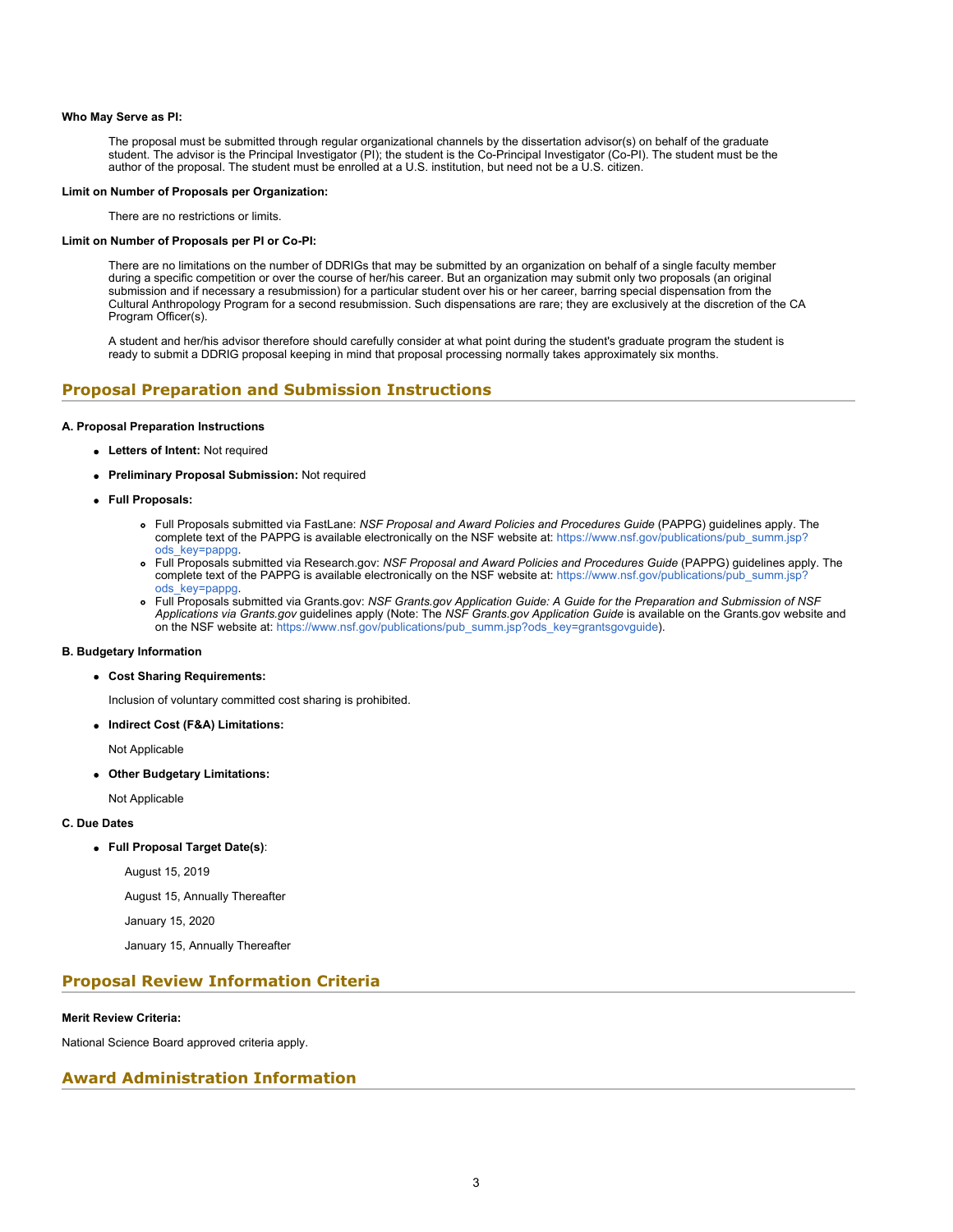#### **Award Conditions:**

Standard NSF award conditions apply.

#### **Reporting Requirements:**

Standard NSF reporting requirements apply.

### <span id="page-3-0"></span>**TABLE OF CONTENTS**

#### **[Summary of Program Requirements](#page-0-0)**

- I. **[Introduction](#page-3-1)**
- II. **[Program Description](#page-3-2)**
- III. **[Award Information](#page-4-0)**
- IV. **[Eligibility Information](#page-4-1)**
- V. **[Proposal Preparation and Submission Instructions](#page-4-2)**
	- A. [Proposal Preparation Instructions](#page-4-2)
		- B. [Budgetary Information](#page-7-0)
		- C. [Due Dates](#page-7-1)
	- D. [FastLane/Research.gov/Grants.gov Requirements](#page-7-2)
- VI. **[NSF Proposal Processing and Review Procedures](#page-8-0)**
	- A. [Merit Review Principles and Criteria](#page-8-1)
- B. [Review and Selection Process](#page-9-0)
- VII. **[Award Administration Information](#page-10-0)**
	- A. [Notification of the Award](#page-10-1)
		- B. [Award Conditions](#page-10-2)
		- C. [Reporting Requirements](#page-10-3)
- VIII. **[Agency Contacts](#page-10-4)**
- IX. **[Other Information](#page-11-0)**

# <span id="page-3-1"></span>**I. INTRODUCTION**

The Cultural Anthropology Program awards Doctoral Dissertation Research Improvement Grants (DDRIGs) in all areas of cultural anthropological science supported by the Program. The primary objective of the Cultural Anthropology Program is to support basic scientific research on the causes, consequences, and complexities of human social and cultural variability. DDRIGs support the development of the next generation of cultural anthropologists to pursue those questions.

Anthropological research spans a wide gamut, and contemporary cultural anthropology is an arena in which diverse research traditions and methodologies are valid. Recognizing the breadth of the field's contributions to science, the Cultural Anthropology Program welcomes proposals for empirically grounded, theoretically engaged, and methodologically sophisticated research in all sub-fields of cultural anthropology. Because the National Science Foundation's mandate is to support basic research, the NSF Cultural Anthropology Program does not fund research that takes as its primary goal improved clinical practice, humanistic understanding, or applied policy. Program research priorities include, but are not limited to, research that increases our understanding of:

- Socio-cultural drivers of critical anthropogenic processes such as deforestation, desertification, land cover change, urbanization, and poverty
- Resilience and robustness of socio-cultural systems
- Scientific principles underlying conflict, cooperation, and altruism
- Economy, culture, migration, and globalization
- Variability and change in kinship and family norms and practices
- General cultural and social principles underlying the drivers of specific health outcomes and disease transmission
- Social regulation, governmentality, and violence
- Origins of complexity in socio-cultural systems
- Language and culture: orality and literacy, sociolinguistics, and cognition
- Human variation through empirically grounded ethnographic descriptions
- Mathematical and computational models of sociocultural systems such as social network analysis, agent-based models, multi-level models, and modes that integrate agent-based simulations and geographic information systems (GIS)

# <span id="page-3-2"></span>**II. PROGRAM DESCRIPTION**

CA Doctoral Dissertation Research Improvement Grants provide funds for items not usually available from the student's U.S. academic institution. The awards are not intended to provide the full costs of a student's doctoral dissertation research. Funds may be used for valid research expenses. The funds may not be used for post-field research writing, analysis, and thesis production costs. Funds may not be used for stipends, tuition, textbooks, journals, child-care, and allowances for dependents. Further details concerning allowable as well as non-allowable expenses can be found in the Budgetary Information section of this solicitation.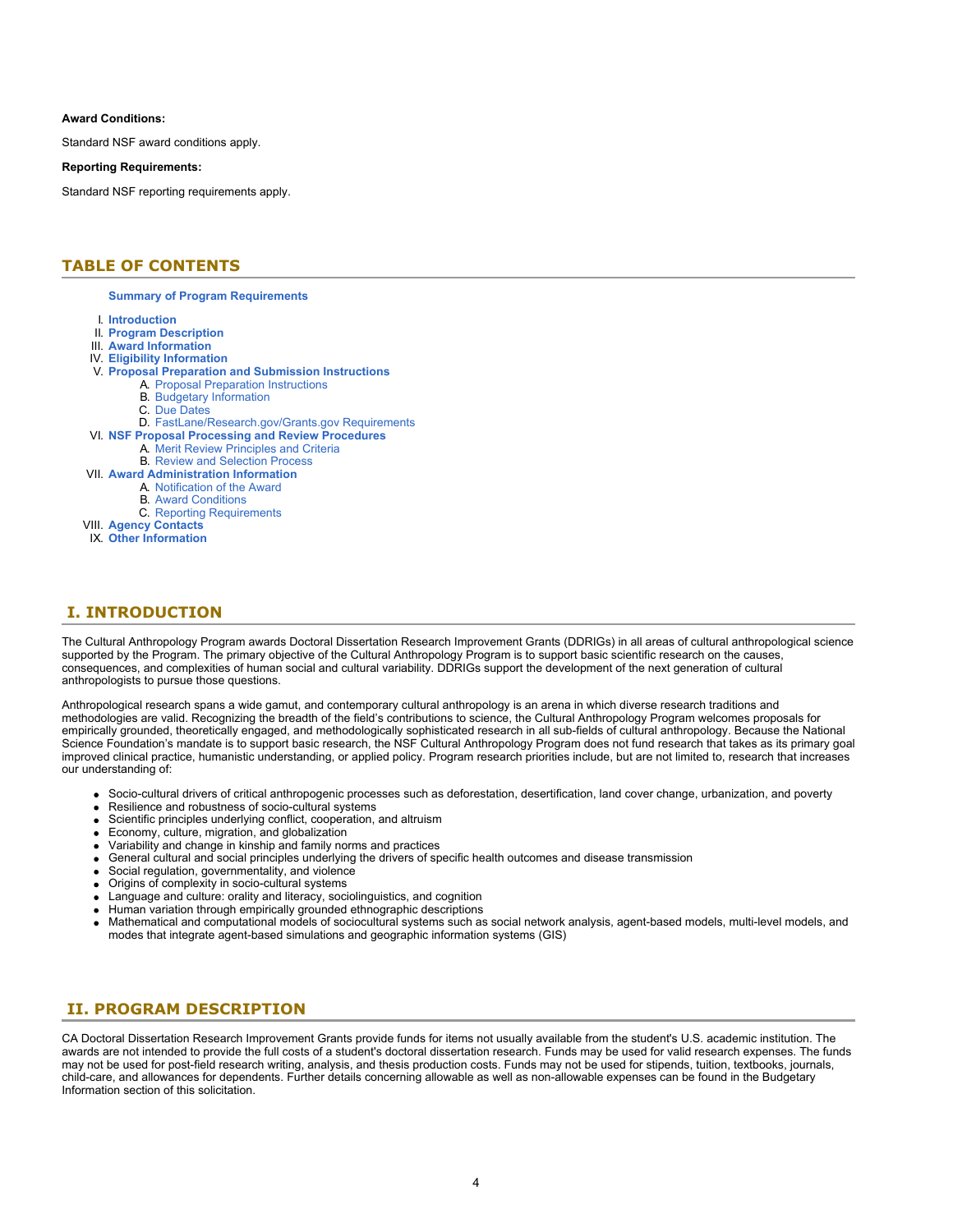While the Foundation provides support for doctoral dissertation research, the student (Co-PI) is solely responsible for the conduct of such research and preparation of results for publication. The Foundation, therefore, does not assume responsibility for such findings and their interpretation. This program does not support research with disease-related goals, including research on the etiology, diagnosis, or treatment of physical or mental disease, abnormality, or malfunction of human beings, animals or plants.

### <span id="page-4-0"></span>**III. AWARD INFORMATION**

#### **Anticipated Type of Award:** Standard Grant **Estimated Number of Awards:** 50

During a fiscal year, Cultural Anthropology expects to recommend (either on its own or jointly with one or more other NSF programs) a total of 40-50 doctoral dissertation research improvement (DDRIG) awards.

#### **Anticipated Funding Amount:** \$800,000

Anticipated Funding Amount is \$800,000 pending availability of funds. Project budgets should be developed at scales appropriate for the work to be conducted. The total direct costs for CA DDRIG awards may not exceed \$20,000; applicable indirect costs are in addition to (that is, on top of) that amount.

The proposer may concurrently submit a doctoral dissertation proposal to other funding organizations. Please indicate this in the "Current and Pending Support" section of the NSF proposal, so that NSF may coordinate funding with the other organizations. The proposer may submit a DDRIG proposal to only one NSF Program although they may request that the proposal be co-reviewed with another NSF Program; actual co-review will be at the discretion of the relevant Program Officers.

Estimated program budget, number of awards and average award size/duration are subject to the availability of funds.

# <span id="page-4-1"></span>**IV. ELIGIBILITY INFORMATION**

#### **Who May Submit Proposals:**

Proposals may only be submitted by the following:

Institutions of Higher Education (IHEs) - doctoral degree granting IHEs accredited in, and having a campus located in, the U.S., acting on behalf of their faculty members.

#### **Who May Serve as PI:**

The proposal must be submitted through regular organizational channels by the dissertation advisor(s) on behalf of the graduate student. The advisor is the Principal Investigator (PI); the student is the Co-Principal Investigator (Co-PI). The student must be the author of the proposal. The student must be enrolled at a U.S. institution, but need not be a U.S. citizen.

#### **Limit on Number of Proposals per Organization:**

There are no restrictions or limits.

#### **Limit on Number of Proposals per PI or Co-PI:**

There are no limitations on the number of DDRIGs that may be submitted by an organization on behalf of a single faculty member during a specific competition or over the course of her/his career. But an organization may submit only two proposals (an original submission and if necessary a resubmission) for a particular student over his or her career, barring special dispensation from the Cultural Anthropology Program for a second resubmission. Such dispensations are rare; they are exclusively at the discretion of the CA Program Officer(s).

A student and her/his advisor therefore should carefully consider at what point during the student's graduate program the student is ready to submit a DDRIG proposal keeping in mind that proposal processing normally takes approximately six months.

### <span id="page-4-2"></span>**V. PROPOSAL PREPARATION AND SUBMISSION INSTRUCTIONS**

### **A. Proposal Preparation Instructions**

**Full Proposal Preparation Instructions**: Proposers may opt to submit proposals in response to this Program Solicitation via Grants.gov or via the NSF FastLane system.

Full proposals submitted via FastLane: Proposals submitted in response to this program solicitation should be prepared and submitted in accordance with the general guidelines contained in the *NSF Proposal & Award Policies & Procedures Guide* (PAPPG). The complete text of the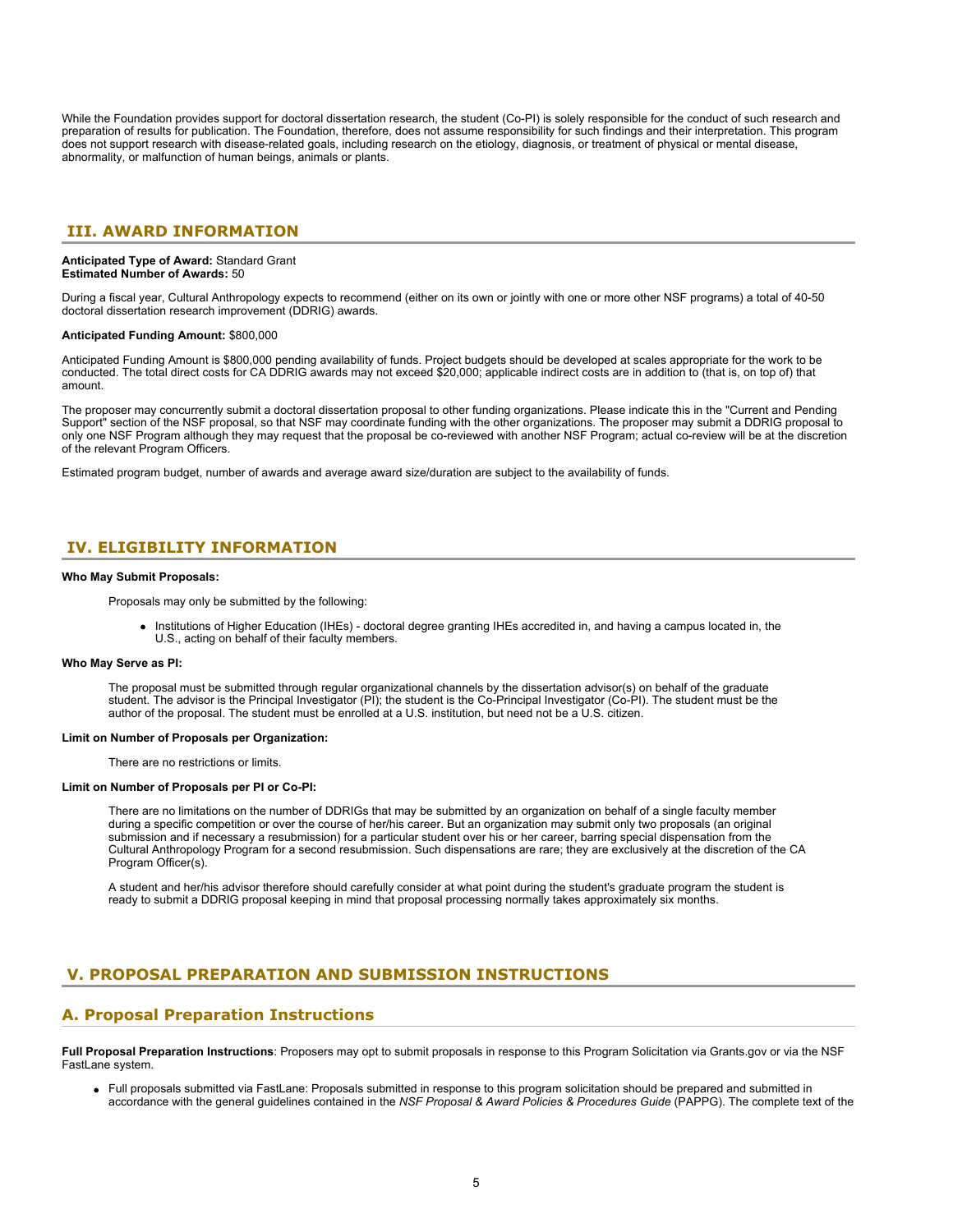PAPPG is available electronically on the NSF website at: [https://www.nsf.gov/publications/pub\\_summ.jsp?ods\\_key=pappg](https://www.nsf.gov/publications/pub_summ.jsp?ods_key=pappg). Paper copies of the PAPPG may be obtained from the NSF Publications Clearinghouse, telephone (703) 292-7827 or by e-mail from [nsfpubs@nsf.gov](mailto:nsfpubs@nsf.gov). Proposers are reminded to identify this program solicitation number in the program solicitation block on the NSF Cover Sheet For Proposal to the National Science Foundation. Compliance with this requirement is critical to determining the relevant proposal processing guidelines. Failure to submit this information may delay processing.

- Full Proposals submitted via Research.gov: Proposals submitted in response to this program solicitation should be prepared and submitted in accordance with the general guidelines contained in the *NSF Proposal and Award Policies and Procedures Guide* (PAPPG). The complete text of the PAPPG is available electronically on the NSF website at: [https://www.nsf.gov/publications/pub\\_summ.jsp?ods\\_key=pappg](https://www.nsf.gov/publications/pub_summ.jsp?ods_key=pappg). Paper copies of the PAPPG may be obtained from the NSF Publications Clearinghouse, telephone (703) 292-7827 or by e-mail from [nsfpubs@nsf.gov](mailto:nsfpubs@nsf.gov). The Prepare New Proposal setup will prompt you for the program solicitation number.
- Full proposals submitted via Grants.gov: Proposals submitted in response to this program solicitation via Grants.gov should be prepared and submitted in accordance with the *NSF Grants.gov Application Guide: A Guide for the Preparation and Submission of NSF Applications via Grants.gov*. The complete text of the *NSF Grants.gov Application Guide* is available on the Grants.gov website and on the NSF website at: [\(https://www.nsf.gov/publications/pub\\_summ.jsp?ods\\_key=grantsgovguide](https://www.nsf.gov/publications/pub_summ.jsp?ods_key=grantsgovguide)). To obtain copies of the Application Guide and Application Forms Package, click on the Apply tab on the Grants.gov site, then click on the Apply Step 1: Download a Grant Application Package and Application Instructions link and enter the funding opportunity number, (the program solicitation number without the NSF prefix) and press the Download Package button. Paper copies of the Grants.gov Application Guide also may be obtained from the NSF Publications Clearinghouse, telephone (703) 292-7827 or by e-mail from [nsfpubs@nsf.gov](mailto:nsfpubs@nsf.gov).

See PAPPG Chapter II.C.2 for guidance on the required sections of a full research proposal submitted to NSF. Please note that the proposal preparation instructions provided in this program solicitation may deviate from the PAPPG instructions.

In addition to the guidelines in the PAPPG or NSF Grants.gov Application Guide, specific instructions for Cultural Anthropology (CA) Doctoral Dissertation Research Improvement Grant (DDRIG) proposals are:

#### 1. Cover Sheet

- The Project Title should begin with "Doctoral Dissertation Research:" The title should be descriptive rather than clever. It should emphasize the generalizable science that the research will address.
- List the primary dissertation advisor as the "PI/PD" and the student as the "Co-PI/PD."
- For the NSF organizational unit to consider the proposal, select BCS-Cultural Anthropology. You may select additional programs if you would like those programs to consider co-review of your proposal with CA. (Note that a request for co-review should be made only when the PIs believe the proposed work makes a strong case for advancing theory and basic knowledge in multiple communities served by multiple programs and when the Project Description engages literature from those communities.)
- Mark human subjects as pending, approved, or exempted.
- 2. Project Summary
- This section must include as separate sections an Overview, the Intellectual Merit, and the Broader Impacts of the proposed activity. 3. Project Description
	- This section is limited to 10 single-spaced pages of text with one-inch margins, in one of the fonts approved by the NSF PAPPG, and no more than six lines per vertical inch of text. The Project Description must have page numbers; note that FastLane does not automatically paginate.
	- If the proposal is a resubmission, the first paragraph of the Project Description must summarize how the proposal has responded to previous reviewer concerns.
	- The Project Description must include:
		- $\bullet$  a statement of the research problem and its scientific importance, specific aims, expectations, or hypotheses;
		- A section labeled Intellectual Merit, that describes the project's potential contribution to advancing anthropological theory beyond the site and context of the project itself, a focused review of what is thought to be known already, and a clear statement of what the project's original contribution will be and why that contribution would be significant. A section labeled Broader Impacts of the Proposed Work, that discusses the broader impacts of the proposed activities and the pathways by which those broader impacts will be realized. Broader impacts are significant effects beyond basic science. They might include communicating results to policy makers; contributing to the knowledge base to solve an important social problem; engaging students of any age in the research enterprise; doing outreach to the public; producing data bases that contribute to scientific infrastructure; strengthening international research collaborations; broadening the scientific participation of underrepresented communities; and/or strengthening research capacity in developing nations.
		- a discussion of any preliminary studies performed by the student, the results of those studies, and how they inform the project;
		- an account of whether the student has the relevant technical training, language competence, and other preparation necessary to make the project feasible; this must also include an explanation of how the student has obtained the relevant methodological training (at their institution or elsewhere) to conduct a scientific research project;
		- a research design that includes a discussion of the research site(s) and source(s) of data, the methods by which data will be collected, and the reasons those methods are the most appropriate;
		- a developed data analysis plan (usually at least a page in length) that explains how the data will be analyzed to address the research questions, aims, and/or hypotheses;
		- a research schedule or timeline.
	- The Project Description must describe the project's potential contribution to advancing anthropological theory beyond the site and context of the project itself. Projects that are focused narrowly on the sociological or cultural context of a particular site, and fail to frame the project in terms of a larger, generalizable set of questions, will be returned without review.
	- The research questions or hypotheses must be empirically-driven. Projects that are motivated strictly by philosophical or humanistic questions, or that source information in service of a particular theoretical position (without putting that theoretical position at risk of falsification through data collection and analysis), will be judged to be unsuitable for funding and returned without review.
	- The CA program discourages projects that return to a previous site of employment or volunteer work unless a strong justification is made for the scientific suitability of that particular site, with an explanation of why the co-PI's previous experience will not jeopardize objectivity and impartiality.
	- The Research Schedule should indicate the date that funds are required.
	- The "Results from Prior NSF Support" section is NOT required for DDRIG proposals.
- 4. References Cited
	- Only references cited should be included.
	- Any standard and consistent citation system is acceptable. There are no page limits for the References Cited section.

5. Biographical Sketches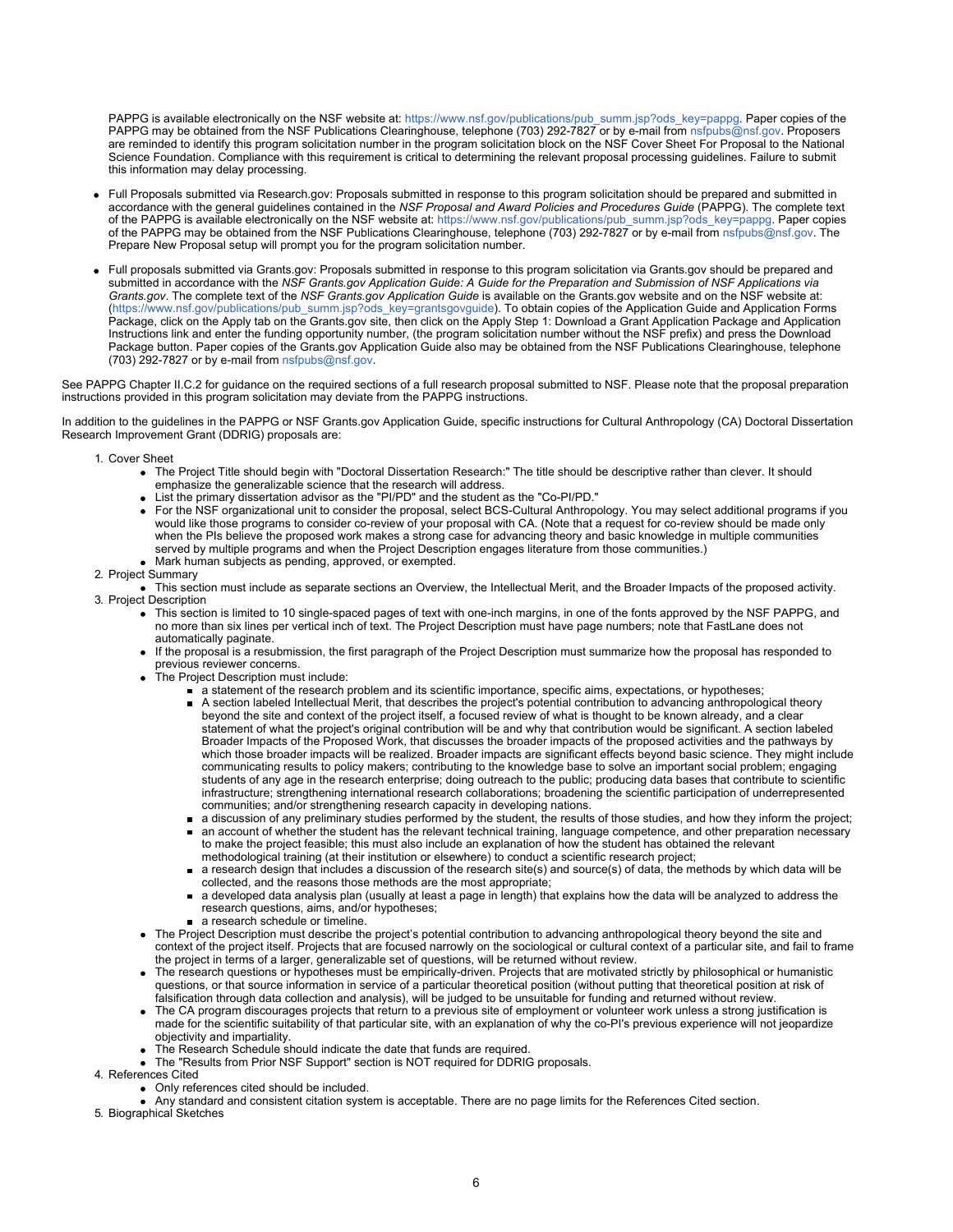- The Biographical Sketches must be submitted for both the PI and the Co-PI. Each may not exceed 2 pages.
- Please use the formatting described in Chapter II of the [NSF PAPPG](https://www.nsf.gov/publications/pub_summ.jsp?ods_key=pappg).
- 6. Budget and Budget Justification
	- Travel expenses may include food and lodging as well as transportation while the researcher is living away from the researcher's normal place of residence. All travel expenses should be requested under "Travel - Domestic" or "Travel - Foreign."
	- All other expenses should be requested under "Other Direct Costs."
	- The Budget Justification pages should be used to detail and explain the rationale for each item requested. Any software requested should be at academic pricing where available.
	- Salaries or stipends for the graduate student or the advisor are not eligible for support. Therefore, after the PI and Co-PI are entered on the Cover Page, their names must be manually removed from the Senior Personnel listing on the budget pages. This is to avoid construal as voluntary committed cost sharing, which is not permitted.
- 7. Current and Pending Support.
	- Current and Pending Support forms must be submitted for both the PI (advisor) and Co-PI (student).
	- Both forms must include the current proposal (the one you are now submitting).
- 8. Facilities, Equipment & Other Resources.
	- You must submit this form. If not applicable, insert text or upload a document in this section of the proposal that states, "Not Applicable."
	- If you have resources (such as a research award from another sources) that will be used to supplement any NSF award, those resources should be listed here (rather than in the Budget Justification).
- 9. Supplementary Documentation
	- Up to two pages of technical illustrations, maps, or sample survey questions may be included as a Supplementary Document. If the project's success depends on access to a non-public site (such as a clinic, Indian reservation, or business), PIs are advised to
	- obtain a letter providing such access. This should not be an endorsement of the proposal. Please use this template:

To: NSF \_\_\_\_\_\_\_\_\_(Program Title)\_\_\_\_\_\_\_\_\_\_\_ Program

From: \_\_\_\_\_\_\_\_\_\_\_\_\_\_\_\_\_\_\_\_\_\_\_\_\_\_\_\_\_\_\_\_\_\_\_\_ (Printed name of the individual collaborator or name of the organization and name and position of the official submitting this memo)

By signing below (or transmitting electronically), we acknowledge that we are listed as providing resources, access, or assistance for the project described in the proposal entitled. Barring unforeseen events, I/we agree to provide the access, resources, or assistance as described in the project description of the proposal.

Signed: Organization: Date:

> Each DDRIG must be accompanied by a letter from the PI using the template below. Letters deviating from this template will not be accepted.

#### **Template to be used for PI letter**

To: NSF Cultural Anthropology DDRIG Program

From:

(Printed name of the Principal Investigator)

I confirm that this proposal, which is entitled. "  $\blacksquare$  " is a (delete the one that does not apply)

First-time submission Revised, re-submission.

By signing below, I affirm that I have read the proposal, that it is appropriate for support by the NSF Cultural Anthropology Program, and that, barring unforeseen circumstances; the student will be prepared to undertake the research within 12 months of the submission deadline or target date.

If this is a resubmission, I also affirm that the proposal has been substantially revised and that it addresses the particular concerns raised by the reviewers of the previous submission.

Signed: Organization: Date:

Letters of reference or evaluation are NOT allowed. The Cultural Anthropology Program does NOT require a letter from the department assessing the student's progress to degree.

A Data Management Plan (DMP) is required for all research proposals and proposals that do not include one will not be able to be submitted. The DMP should address the following questions:

- What kinds of data, software, and other materials will your research produce?
- How will you manage them (e.g., standards for metadata, format, organization, etc.)?
- How will you give other researchers access to your data, while preserving confidentiality, security, intellectual property, & other rights and requirements?
- How will you archive data and preserve access in the short and the long term?

PIs are encouraged to consult the American Anthropological Association's Statement on Professional Ethics, Sections 5, "Make Your Results Accessible," and 6, "Protect and Preserve Your Records" ([http://ethics.americananthro.org/category/statement/](https://www.nsf.gov/cgi-bin/goodbye?http://ethics.americananthro.org/category/statement/)), as well as the AAA's data management course modules [\(http://www.americananthro.org/LearnAndTeach/Landing.aspx?ItemNumber=20641&navItemNumber=20708](https://www.nsf.gov/cgi-bin/goodbye?http://www.americananthro.org/LearnAndTeach/Landing.aspx?ItemNumber=20641&navItemNumber=20708)). Besides describing the AAA's practice standards, there are links to other resources. PIs who plan to use a standard archive, such as the Inter-University Consortium for Political and Social Research (ICPSR) archive housed at the University of Michigan, Harvard University's Dataverse, or the Qualitative Data Repository (QDR) at Cornell University, are strongly advised to contact the archive before undertaking the research to ascertain any specific requirements for permissions or metadata, which would require advance planning. The AAA maintains a wiki site where researchers can identify where their data are archived or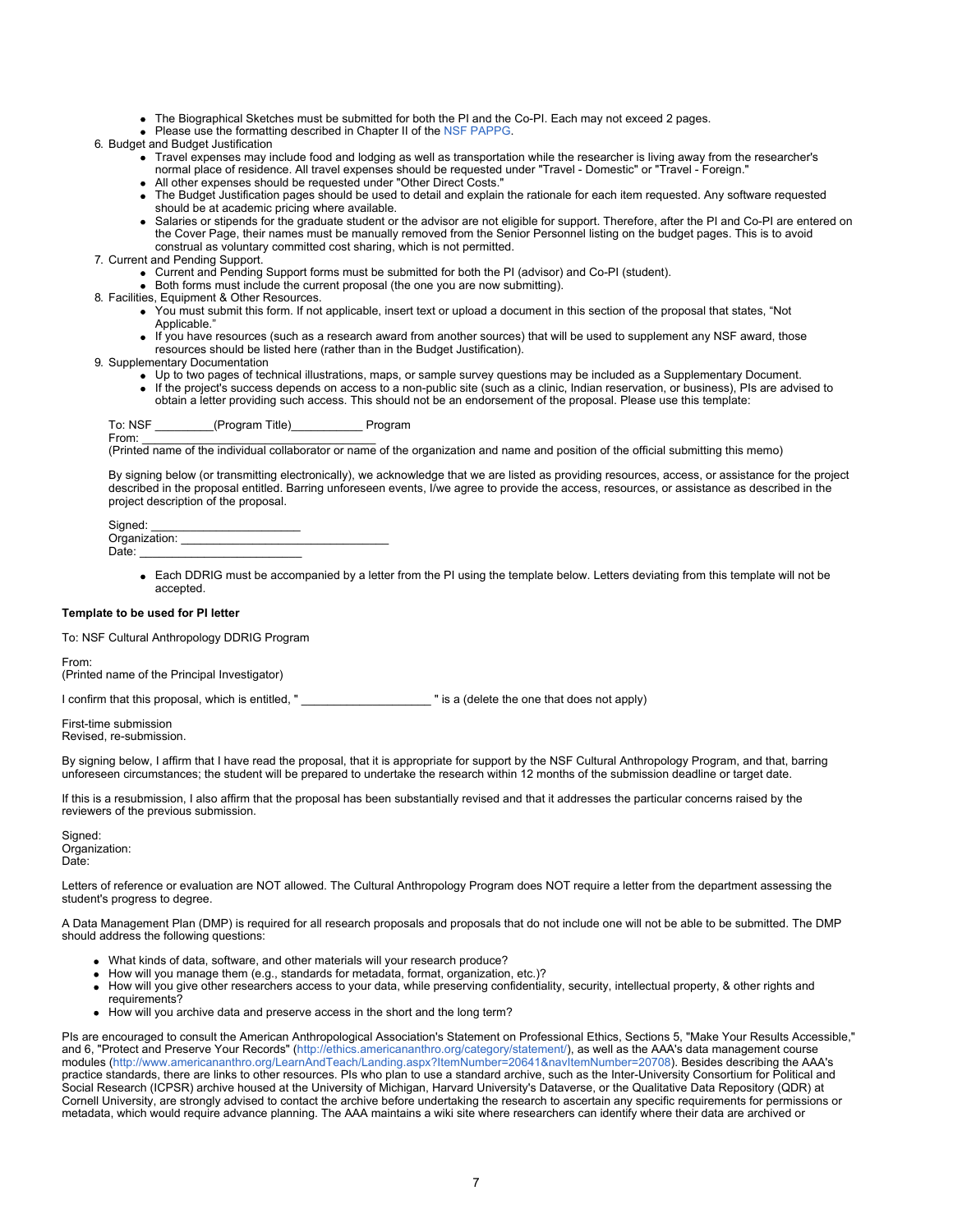<span id="page-7-1"></span>deposited ([http://anthroregistry.wikia.com/wiki/Registry\\_of\\_Anthropological\\_Data\\_Wiki](https://www.nsf.gov/cgi-bin/goodbye?http://anthroregistry.wikia.com/wiki/Registry_of_Anthropological_Data_Wiki)). We recommend use of this facility to enhance data sharing.

If the research depends on access to a particular research site (such as a clinic, workplace, or archive), it is strongly recommended that a letter, preferably on letterhead, that promises such access be included with the proposal as a supplementary document. The letter should not evaluate the project (that is, it should not be a reference letter); it should simply affirm that access will be granted.

# <span id="page-7-0"></span>**B. Budgetary Information**

#### **Cost Sharing:**

Inclusion of voluntary committed cost sharing is prohibited.

#### **Budget Preparation Instructions:**

Proposers may request up to \$20,000 in direct costs and duration of up to 24 months. There are no indirect cost limitations; proposals submitted in response to this solicitation are subject to the awardee's current federally negotiated indirect cost rate. Indirect costs are in addition to (that is, on top of) the maximum direct cost request of up to \$20,000. Project budgets should be developed at scales appropriate for the work to be conducted and may only include costs directly associated with the conduct of dissertation research. Please allow 6 to 8 months after the target date for an award to be made.

DDRIG awards provide funding for research costs not normally covered by the student's university. Expenses that may be included in a DDRIG proposal budget include:

- Costs associated with travel and related expenses to conduct research at field sites, archives, specialized collections, and/or facilities away from the student's campus.
- Costs for data collection activities.
- Costs for modest field equipment (e.g., laptops; photo, video, or audio equipment), and materials and supplies necessary for the conduct of the project that will be devoted to the project over the duration of the award. (Note that any equipment purchased with NSF funds becomes property of the awardee organization.) Costs should be based on appropriateness to the scientific need of the study and current market prices. Top-ofthe-line equipment is generally not funded unless there is a specific and well-justified explanation as to why standard equipment will not suffice.
- Costs of providing informant incentives as needed to assure participation in the research or compensation for having participated. Please note that gifts are usually not allowed. For example:
	- o NOT ALLOWABLE: donation of books to a needy school or gifts simply because it is cultural custom.
	- ALLOWABLE: purchase of books needed to perform a study that will take place at a school, incentives (including pre-paid gift cards) for  $\bullet$ participation in a study that would likely not be able to be completed without incentives (i.e. very long survey to fill out, a study that requires multiple follow-up sessions, medical testing, etc.), subject payments for survey respondents.
- Costs for research assistance if essential to the execution of the study.
- Costs for other research services not otherwise available and essential for the research.
- Costs for travel specific insurance (such as for medical evacuation and repatriation of remains), if appropriately justified.
- Costs for modest (i.e., student-level rather than State Department per diem rates) living expenses for the Co-PI during fieldwork in locations away from the university or normal place of residence.
- Costs of obtaining a visa required for the research.

Costs that cannot be reimbursed by DDRIG awards include the following:

- A stipend or salary for the doctoral student or advisor.
- Costs for tuition, university fees, textbooks, journals, dissertation preparation, routine medical insurance, mortgage payments, personal clothing, toiletries, over-the-counter medicines, or other items not directly related to the conduct of dissertation research.
- Costs for the expenses of relatives or dependents, including childcare.
- Costs for transcription services.
- Costs for expensive cameras and computers unless justified in terms of the research goals.
- Insurance for equipment.
- "Gifts" or "tokens" for informants that are requested because it is a cultural norm to exchange gifts.

### **C. Due Dates**

**Full Proposal Target Date(s)**:

August 15, 2019

August 15, Annually Thereafter

January 15, 2020

January 15, Annually Thereafter

# <span id="page-7-2"></span>**D. FastLane/Research.gov/Grants.gov Requirements**

#### **For Proposals Submitted Via FastLane or Research.gov:**

To prepare and submit a proposal via FastLane, see detailed technical instructions available at:

<https://www.fastlane.nsf.gov/a1/newstan.htm>. To prepare and submit a proposal via Research.gov, see detailed technical instructions available at: [https://www.research.gov/research-portal/appmanager/base/desktop?](https://www.research.gov/research-portal/appmanager/base/desktop?_nfpb=true&_pageLabel=research_node_display&_nodePath=/researchGov/Service/Desktop/ProposalPreparationandSubmission.html)

[\\_nfpb=true&\\_pageLabel=research\\_node\\_display&\\_nodePath=/researchGov/Service/Desktop/ProposalPreparationandSubmission.html](https://www.research.gov/research-portal/appmanager/base/desktop?_nfpb=true&_pageLabel=research_node_display&_nodePath=/researchGov/Service/Desktop/ProposalPreparationandSubmission.html). For FastLane or Research.gov user support, call the FastLane and Research.gov Help Desk at 1-800-673-6188 or e-mail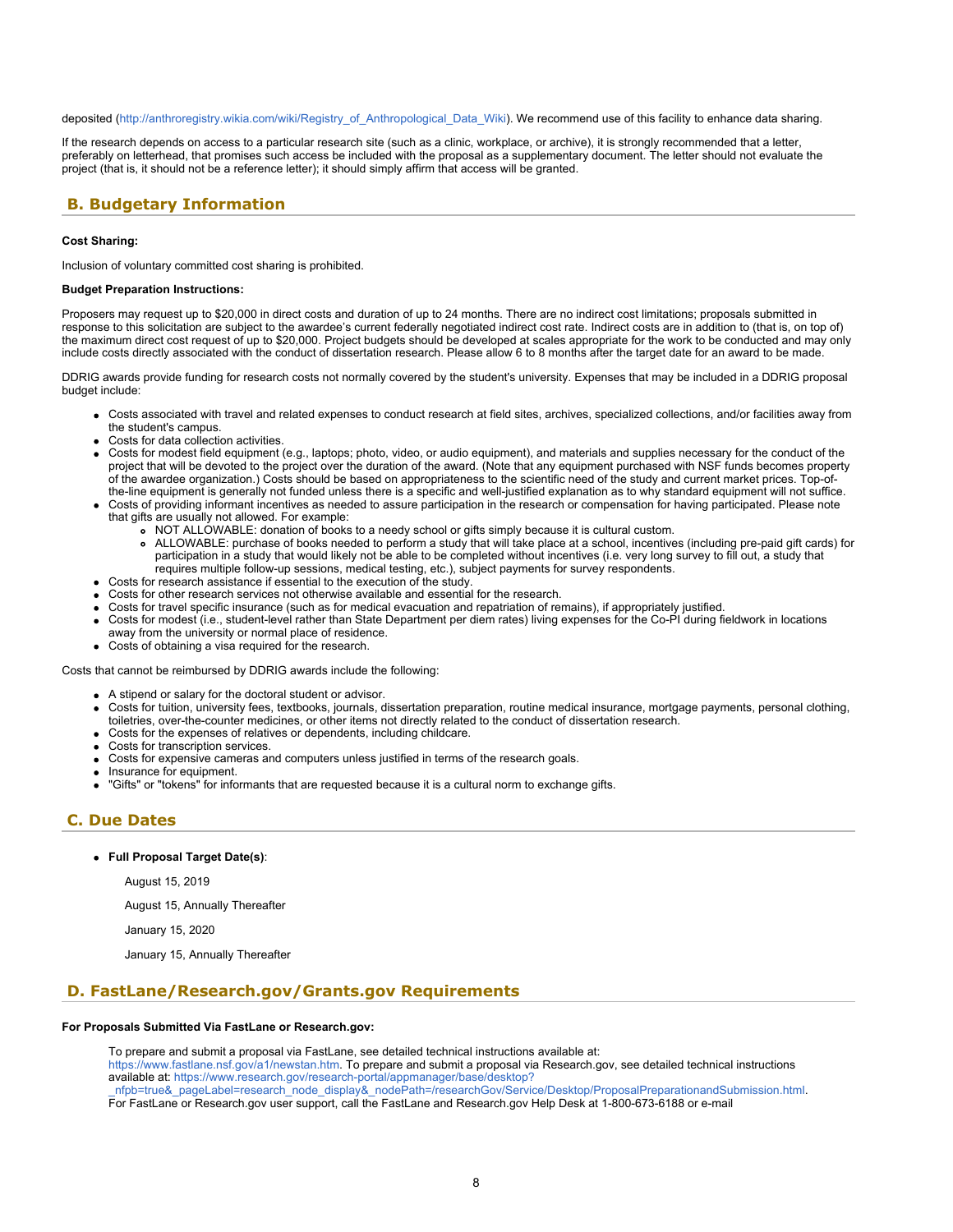[fastlane@nsf.gov](mailto:fastlane@nsf.gov) or [rgov@nsf.gov](mailto:rgov@nsf.gov). The FastLane and Research.gov Help Desk answers general technical questions related to the use of the FastLane and Research.gov systems. Specific questions related to this program solicitation should be referred to the NSF program staff contact(s) listed in Section VIII of this funding opportunity.

#### **For Proposals Submitted Via Grants.gov:**

Before using Grants.gov for the first time, each organization must register to create an institutional profile. Once registered, the applicant's organization can then apply for any federal grant on the Grants.gov website. Comprehensive information about using Grants.gov is available on the Grants.gov Applicant Resources webpage:<https://www.grants.gov/web/grants/applicants.html>. In addition, the NSF Grants.gov Application Guide (see link in Section V.A) provides instructions regarding the technical preparation of proposals via Grants.gov. For Grants.gov user support, contact the Grants.gov Contact Center at 1-800-518-4726 or by email: [support@grants.gov.](mailto:support@grants.gov) The Grants.gov Contact Center answers general technical questions related to the use of Grants.gov. Specific questions related to this program solicitation should be referred to the NSF program staff contact(s) listed in Section VIII of this solicitation.

*Submitting the Proposal:* Once all documents have been completed, the Authorized Organizational Representative (AOR) must submit the application to Grants.gov and verify the desired funding opportunity and agency to which the application is submitted. The AOR must then sign and submit the application to Grants.gov. The completed application will be transferred to the NSF FastLane system for further processing.

Proposers that submitted via FastLane or Research.gov may use Research.gov to verify the status of their submission to NSF. For proposers that submitted via Grants.gov, until an application has been received and validated by NSF, the Authorized Organizational Representative may check the status of an application on Grants.gov. After proposers have received an e-mail notification from NSF, Research.gov should be used to check the status of an application.

### <span id="page-8-0"></span>**VI. NSF PROPOSAL PROCESSING AND REVIEW PROCEDURES**

Proposals received by NSF are assigned to the appropriate NSF program for acknowledgement and, if they meet NSF requirements, for review. All proposals are carefully reviewed by a scientist, engineer, or educator serving as an NSF Program Officer, and usually by three to ten other persons outside NSF either as *ad hoc* reviewers, panelists, or both, who are experts in the particular fields represented by the proposal. These reviewers are selected by Program Officers charged with oversight of the review process. Proposers are invited to suggest names of persons they believe are especially well qualified to review the proposal and/or persons they would prefer not review the proposal. These suggestions may serve as one source in the reviewer selection process at the Program Officer's discretion. Submission of such names, however, is optional. Care is taken to ensure that reviewers have no conflicts of interest with the proposal. In addition, Program Officers may obtain comments from site visits before recommending final action on proposals. Senior NSF staff further review recommendations for awards. A flowchart that depicts the entire NSF proposal and award process (and associated timeline) is included in PAPPG Exhibit III-1.

A comprehensive description of the Foundation's merit review process is available on the NSF website at: [https://www.nsf.gov/bfa/dias/policy/merit\\_review/](https://www.nsf.gov/bfa/dias/policy/merit_review/).

Proposers should also be aware of core strategies that are essential to the fulfillment of NSF's mission, as articulated in *[Building the Future: Investing in](https://www.nsf.gov/publications/pub_summ.jsp?ods_key=nsf18045) [Discovery and Innovation - NSF Strategic Plan for Fiscal Years \(FY\) 2018 – 2022](https://www.nsf.gov/publications/pub_summ.jsp?ods_key=nsf18045)*. These strategies are integrated in the program planning and implementation process, of which proposal review is one part. NSF's mission is particularly well-implemented through the integration of research and education and broadening participation in NSF programs, projects, and activities.

One of the strategic objectives in support of NSF's mission is to foster integration of research and education through the programs, projects, and activities it supports at academic and research institutions. These institutions must recruit, train, and prepare a diverse STEM workforce to advance the frontiers of science and participate in the U.S. technology-based economy. NSF's contribution to the national innovation ecosystem is to provide cutting-edge research under the guidance of the Nation's most creative scientists and engineers. NSF also supports development of a strong science, technology, engineering, and mathematics (STEM) workforce by investing in building the knowledge that informs improvements in STEM teaching and learning.

NSF's mission calls for the broadening of opportunities and expanding participation of groups, institutions, and geographic regions that are underrepresented in STEM disciplines, which is essential to the health and vitality of science and engineering. NSF is committed to this principle of diversity and deems it central to the programs, projects, and activities it considers and supports.

# <span id="page-8-1"></span>**A. Merit Review Principles and Criteria**

The National Science Foundation strives to invest in a robust and diverse portfolio of projects that creates new knowledge and enables breakthroughs in understanding across all areas of science and engineering research and education. To identify which projects to support, NSF relies on a merit review process that incorporates consideration of both the technical aspects of a proposed project and its potential to contribute more broadly to advancing NSF's mission "to promote the progress of science; to advance the national health, prosperity, and welfare; to secure the national defense; and for other purposes." NSF makes every effort to conduct a fair, competitive, transparent merit review process for the selection of projects.

#### **1. Merit Review Principles**

These principles are to be given due diligence by PIs and organizations when preparing proposals and managing projects, by reviewers when reading and evaluating proposals, and by NSF program staff when determining whether or not to recommend proposals for funding and while overseeing awards. Given that NSF is the primary federal agency charged with nurturing and supporting excellence in basic research and education, the following three principles apply:

- All NSF projects should be of the highest quality and have the potential to advance, if not transform, the frontiers of knowledge.
- NSF projects, in the aggregate, should contribute more broadly to achieving societal goals. These "Broader Impacts" may be accomplished through the research itself, through activities that are directly related to specific research projects, or through activities that are supported by, but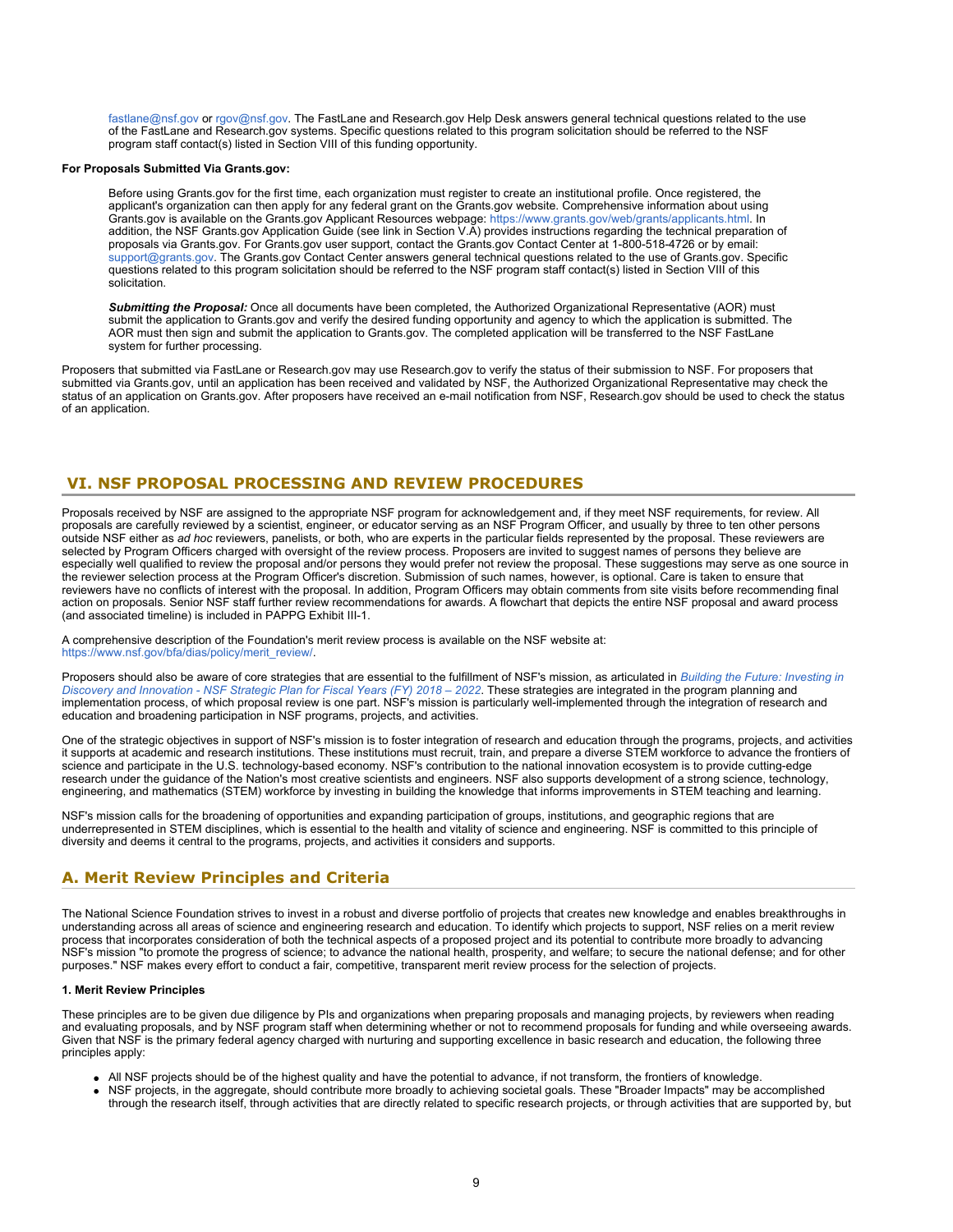are complementary to, the project. The project activities may be based on previously established and/or innovative methods and approaches, but in either case must be well justified.

Meaningful assessment and evaluation of NSF funded projects should be based on appropriate metrics, keeping in mind the likely correlation between the effect of broader impacts and the resources provided to implement projects. If the size of the activity is limited, evaluation of that activity in isolation is not likely to be meaningful. Thus, assessing the effectiveness of these activities may best be done at a higher, more aggregated, level than the individual project.

With respect to the third principle, even if assessment of Broader Impacts outcomes for particular projects is done at an aggregated level, PIs are expected to be accountable for carrying out the activities described in the funded project. Thus, individual projects should include clearly stated goals, specific descriptions of the activities that the PI intends to do, and a plan in place to document the outputs of those activities.

These three merit review principles provide the basis for the merit review criteria, as well as a context within which the users of the criteria can better understand their intent.

#### **2. Merit Review Criteria**

All NSF proposals are evaluated through use of the two National Science Board approved merit review criteria. In some instances, however, NSF will employ additional criteria as required to highlight the specific objectives of certain programs and activities.

The two merit review criteria are listed below. **Both** criteria are to be given **full consideration** during the review and decision-making processes; each criterion is necessary but neither, by itself, is sufficient. Therefore, proposers must fully address both criteria. (PAPPG Chapter II.C.2.d(i). contains additional information for use by proposers in development of the Project Description section of the proposal). Reviewers are strongly encouraged to review the criteria, including PAPPG Chapter II.C.2.d(i), prior to the review of a proposal.

When evaluating NSF proposals, reviewers will be asked to consider what the proposers want to do, why they want to do it, how they plan to do it, how they will know if they succeed, and what benefits could accrue if the project is successful. These issues apply both to the technical aspects of the proposal and the way in which the project may make broader contributions. To that end, reviewers will be asked to evaluate all proposals against two criteria:

- **Intellectual Merit:** The Intellectual Merit criterion encompasses the potential to advance knowledge; and
- **Broader Impacts:** The Broader Impacts criterion encompasses the potential to benefit society and contribute to the achievement of specific, desired societal outcomes.

The following elements should be considered in the review for both criteria:

- 1. What is the potential for the proposed activity to
- a. Advance knowledge and understanding within its own field or across different fields (Intellectual Merit); and
	- b. Benefit society or advance desired societal outcomes (Broader Impacts)?
- 2. To what extent do the proposed activities suggest and explore creative, original, or potentially transformative concepts?
- 3. Is the plan for carrying out the proposed activities well-reasoned, well-organized, and based on a sound rationale? Does the plan incorporate a mechanism to assess success?
- 4. How well qualified is the individual, team, or organization to conduct the proposed activities?
- 5. Are there adequate resources available to the PI (either at the home organization or through collaborations) to carry out the proposed activities?

Broader impacts may be accomplished through the research itself, through the activities that are directly related to specific research projects, or through activities that are supported by, but are complementary to, the project. NSF values the advancement of scientific knowledge and activities that contribute to achievement of societally relevant outcomes. Such outcomes include, but are not limited to: full participation of women, persons with disabilities, and underrepresented minorities in science, technology, engineering, and mathematics (STEM); improved STEM education and educator development at any level; increased public scientific literacy and public engagement with science and technology; improved well-being of individuals in society; development of a diverse, globally competitive STEM workforce; increased partnerships between academia, industry, and others; improved national security; increased economic competitiveness of the United States; and enhanced infrastructure for research and education.

Proposers are reminded that reviewers will also be asked to review the Data Management Plan and the Postdoctoral Researcher Mentoring Plan, as appropriate.

### <span id="page-9-0"></span>**B. Review and Selection Process**

Proposals submitted in response to this program solicitation will be reviewed by Panel Review.

Reviewers will be asked to evaluate proposals using two National Science Board approved merit review criteria and, if applicable, additional program specific criteria. A summary rating and accompanying narrative will generally be completed and submitted by each reviewer and/or panel. The Program Officer assigned to manage the proposal's review will consider the advice of reviewers and will formulate a recommendation.

After scientific, technical and programmatic review and consideration of appropriate factors, the NSF Program Officer recommends to the cognizant Division Director whether the proposal should be declined or recommended for award. NSF strives to be able to tell applicants whether their proposals have been declined or recommended for funding within six months. Large or particularly complex proposals or proposals from new awardees may require additional review and processing time. The time interval begins on the deadline or target date, or receipt date, whichever is later. The interval ends when the Division Director acts upon the Program Officer's recommendation.

After programmatic approval has been obtained, the proposals recommended for funding will be forwarded to the Division of Grants and Agreements for review of business, financial, and policy implications. After an administrative review has occurred, Grants and Agreements Officers perform the processing and issuance of a grant or other agreement. Proposers are cautioned that only a Grants and Agreements Officer may make commitments, obligations or awards on behalf of NSF or authorize the expenditure of funds. No commitment on the part of NSF should be inferred from technical or budgetary discussions with a NSF Program Officer. A Principal Investigator or organization that makes financial or personnel commitments in the absence of a grant or cooperative agreement signed by the NSF Grants and Agreements Officer does so at their own risk.

Once an award or declination decision has been made, Principal Investigators are provided feedback about their proposals. In all cases, reviews are treated as confidential documents. Verbatim copies of reviews, excluding the names of the reviewers or any reviewer-identifying information, are sent to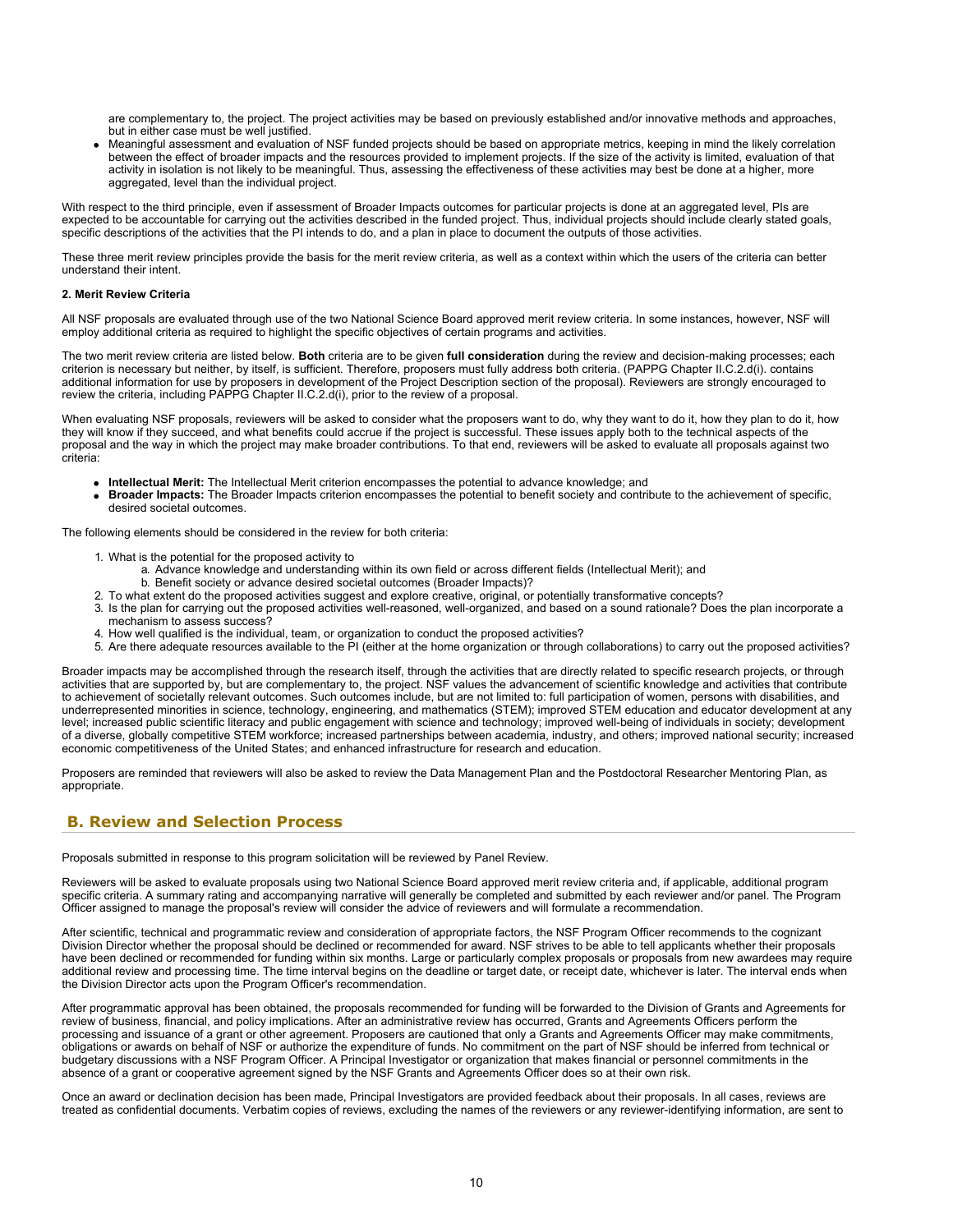the Principal Investigator/Project Director by the Program Officer. In addition, the proposer will receive an explanation of the decision to award or decline funding.

# <span id="page-10-0"></span>**VII. AWARD ADMINISTRATION INFORMATION**

### <span id="page-10-1"></span>**A. Notification of the Award**

Notification of the award is made to the submitting organization by a Grants Officer in the Division of Grants and Agreements. Organizations whose proposals are declined will be advised as promptly as possible by the cognizant NSF Program administering the program. Verbatim copies of reviews, not including the identity of the reviewer, will be provided automatically to the Principal Investigator. (See Section VI.B. for additional information on the review process.)

# <span id="page-10-2"></span>**B. Award Conditions**

An NSF award consists of: (1) the award notice, which includes any special provisions applicable to the award and any numbered amendments thereto; (2) the budget, which indicates the amounts, by categories of expense, on which NSF has based its support (or otherwise communicates any specific approvals or disapprovals of proposed expenditures); (3) the proposal referenced in the award notice; (4) the applicable award conditions, such as Grant General Conditions (GC-1)\*; or Research Terms and Conditions\* and (5) any announcement or other NSF issuance that may be incorporated by reference in the award notice. Cooperative agreements also are administered in accordance with NSF Cooperative Agreement Financial and Administrative Terms and Conditions (CA-FATC) and the applicable Programmatic Terms and Conditions. NSF awards are electronically signed by an NSF Grants and Agreements Officer and transmitted electronically to the organization via e-mail.

\*These documents may be accessed electronically on NSF's Website at [https://www.nsf.gov/awards/managing/award\\_conditions.jsp?org=NSF](https://www.nsf.gov/awards/managing/award_conditions.jsp?org=NSF). Paper copies may be obtained from the NSF Publications Clearinghouse, telephone (703) 292-8134 or by e-mail from [nsfpubs@nsf.gov.](mailto:nsfpubs@nsf.gov)

More comprehensive information on NSF Award Conditions and other important information on the administration of NSF awards is contained in the NSF *Proposal & Award Policies & Procedures Guide* (PAPPG) Chapter VII, available electronically on the NSF Website at [https://www.nsf.gov/publications/pub\\_summ.jsp?ods\\_key=pappg.](https://www.nsf.gov/publications/pub_summ.jsp?ods_key=pappg)

# <span id="page-10-3"></span>**C. Reporting Requirements**

For all multi-year grants (including both standard and continuing grants), the Principal Investigator must submit an annual project report to the cognizant Program Officer no later than 90 days prior to the end of the current budget period. (Some programs or awards require submission of more frequent project reports). No later than 120 days following expiration of a grant, the PI also is required to submit a final project report, and a project outcomes report for the general public.

Failure to provide the required annual or final project reports, or the project outcomes report, will delay NSF review and processing of any future funding increments as well as any pending proposals for all identified PIs and co-PIs on a given award. PIs should examine the formats of the required reports in advance to assure availability of required data.

PIs are required to use NSF's electronic project-reporting system, available through Research.gov, for preparation and submission of annual and final project reports. Such reports provide information on accomplishments, project participants (individual and organizational), publications, and other specific products and impacts of the project. Submission of the report via Research.gov constitutes certification by the PI that the contents of the report are accurate and complete. The project outcomes report also must be prepared and submitted using Research.gov. This report serves as a brief summary, prepared specifically for the public, of the nature and outcomes of the project. This report will be posted on the NSF website exactly as it is submitted by the PI.

More comprehensive information on NSF Reporting Requirements and other important information on the administration of NSF awards is contained in the *NSF Proposal & Award Policies & Procedures Guide* (PAPPG) Chapter VII, available electronically on the NSF Website at [https://www.nsf.gov/publications/pub\\_summ.jsp?ods\\_key=pappg.](https://www.nsf.gov/publications/pub_summ.jsp?ods_key=pappg)

# <span id="page-10-4"></span>**VIII. AGENCY CONTACTS**

*Please note that the program contact information is current at the time of publishing. See program website for any updates to the points of contact.*

General inquiries regarding this program should be made to:

- Jeffrey Mantz-Program Director, W-13148, telephone: (703) 292-7783, email: [jmantz@nsf.gov](mailto:jmantz@nsf.gov)
- Siobhan M. Mattison-Program Director, W-13178, telephone: (703) 292-2967, email: [smattiso@nsf.gov](mailto:smattiso@nsf.gov)
- Jeremy Koster, Program Director, telephone: (703) 292-8740, email: *jkoster@nsf.gov*
- Angelica T. Brewer-Program Specialist, telephone: (703) 292-4636, email: [abrewer@nsf.gov](mailto:abrewer@nsf.gov)

For questions related to the use of FastLane or Research.gov, contact: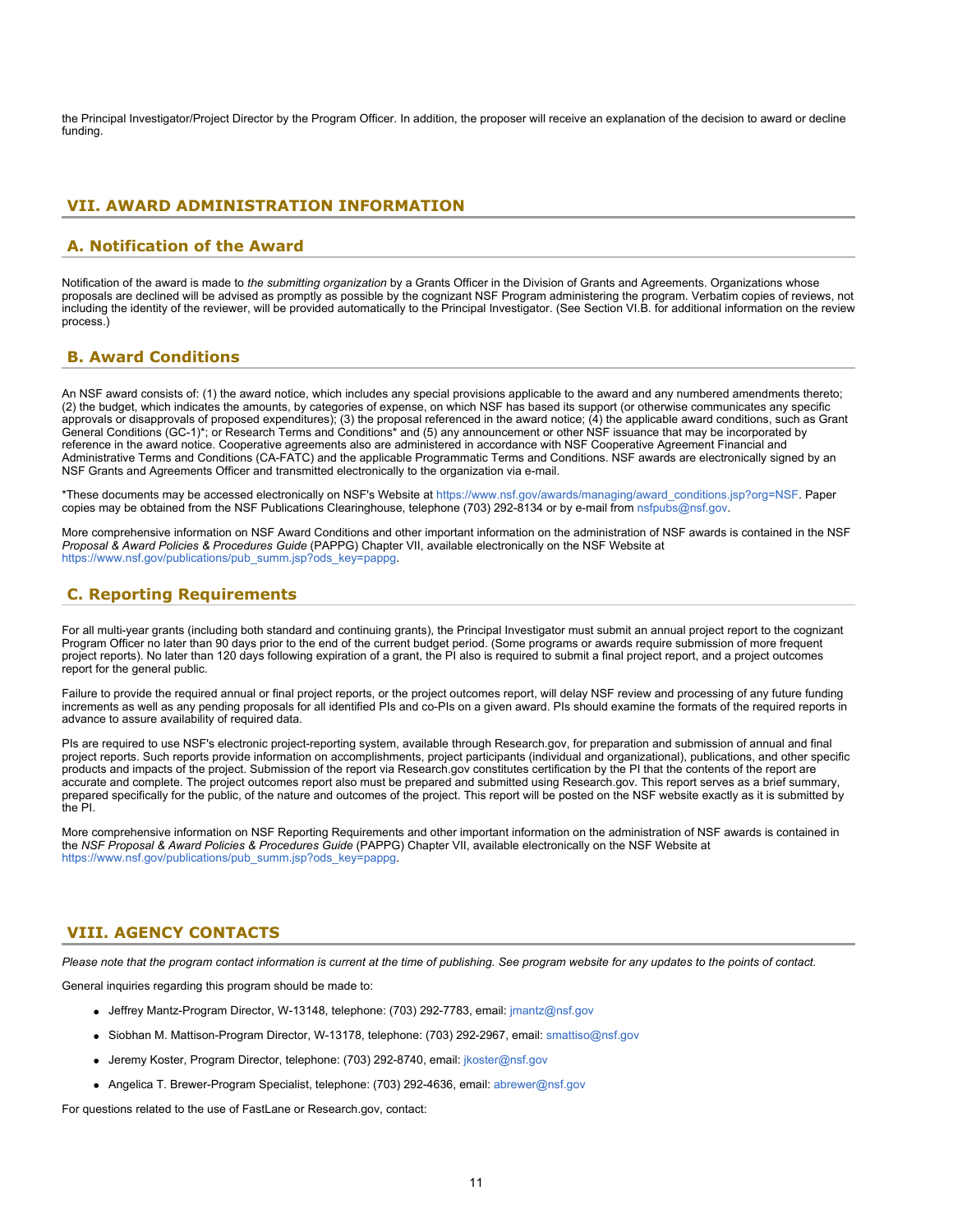FastLane and Research.gov Help Desk: 1-800-673-6188

FastLane Help Desk e-mail: [fastlane@nsf.gov](mailto:fastlane@nsf.gov).

Research.gov Help Desk e-mail: [rgov@nsf.gov](mailto:rgov@nsf.gov)

For questions relating to Grants.gov contact:

Grants.gov Contact Center: If the Authorized Organizational Representatives (AOR) has not received a confirmation message from Grants.gov within 48 hours of submission of application, please contact via telephone: 1-800-518-4726; e-mail: [support@grants.gov.](mailto:support@grants.gov)

# <span id="page-11-0"></span>**IX. OTHER INFORMATION**

The NSF website provides the most comprehensive source of information on NSF Directorates (including contact information), programs and funding opportunities. Use of this website by potential proposers is strongly encouraged. In addition, "NSF Update" is an information-delivery system designed to keep potential proposers and other interested parties apprised of new NSF funding opportunities and publications, important changes in proposal and award policies and procedures, and upcoming NSF [Grants Conferences](https://www.nsf.gov/bfa/dias/policy/outreach.jsp). Subscribers are informed through e-mail or the user's Web browser each time new publications are issued that match their identified interests. "NSF Update" also is available on [NSF's website](https://www.nsf.gov/cgi-bin/goodbye?https://public.govdelivery.com/accounts/USNSF/subscriber/new?topic_id=USNSF_179).

Grants.gov provides an additional electronic capability to search for Federal government-wide grant opportunities. NSF funding opportunities may be accessed via this mechanism. Further information on Grants.gov may be obtained at [https://www.grants.gov.](https://www.grants.gov/)

### **ABOUT THE NATIONAL SCIENCE FOUNDATION**

The National Science Foundation (NSF) is an independent Federal agency created by the National Science Foundation Act of 1950, as amended (42 USC 1861-75). The Act states the purpose of the NSF is "to promote the progress of science; [and] to advance the national health, prosperity, and welfare by supporting research and education in all fields of science and engineering."

NSF funds research and education in most fields of science and engineering. It does this through grants and cooperative agreements to more than 2,000 colleges, universities, K-12 school systems, businesses, informal science organizations and other research organizations throughout the US. The Foundation accounts for about one-fourth of Federal support to academic institutions for basic research.

NSF receives approximately 55,000 proposals each year for research, education and training projects, of which approximately 11,000 are funded. In addition, the Foundation receives several thousand applications for graduate and postdoctoral fellowships. The agency operates no laboratories itself but does support National Research Centers, user facilities, certain oceanographic vessels and Arctic and Antarctic research stations. The Foundation also supports cooperative research between universities and industry, US participation in international scientific and engineering efforts, and educational activities at every academic level.

*Facilitation Awards for Scientists and Engineers with Disabilities* (FASED) provide funding for special assistance or equipment to enable persons with disabilities to work on NSF-supported projects. See the *NSF Proposal & Award Policies & Procedures Guide* Chapter II.E.6 for instructions regarding preparation of these types of proposals.

The National Science Foundation has Telephonic Device for the Deaf (TDD) and Federal Information Relay Service (FIRS) capabilities that enable individuals with hearing impairments to communicate with the Foundation about NSF programs, employment or general information. TDD may be accessed at (703) 292-5090 and (800) 281-8749, FIRS at (800) 877-8339.

The National Science Foundation Information Center may be reached at (703) 292-5111.

The National Science Foundation promotes and advances scientific progress in the United States by competitively awarding grants and cooperative agreements for research and education in the sciences, mathematics, and engineering.

To get the latest information about program deadlines, to download copies of NSF publications, and to access abstracts of awards, visit the NSF Website at [https://www.nsf.gov](https://www.nsf.gov/)

| • Location:                                            | 2415 Eisenhower Avenue, Alexandria, VA 22314 |
|--------------------------------------------------------|----------------------------------------------|
| • For General Information<br>(NSF Information Center): | (703) 292-5111                               |
| • TDD (for the hearing-impaired):                      | (703) 292-5090                               |
| • To Order Publications or Forms:                      |                                              |
| Send an e-mail to:                                     | nsfpubs@nsf.gov                              |
| or telephone:                                          | (703) 292-8134                               |
| • To Locate NSF Employees:                             | (703) 292-5111                               |